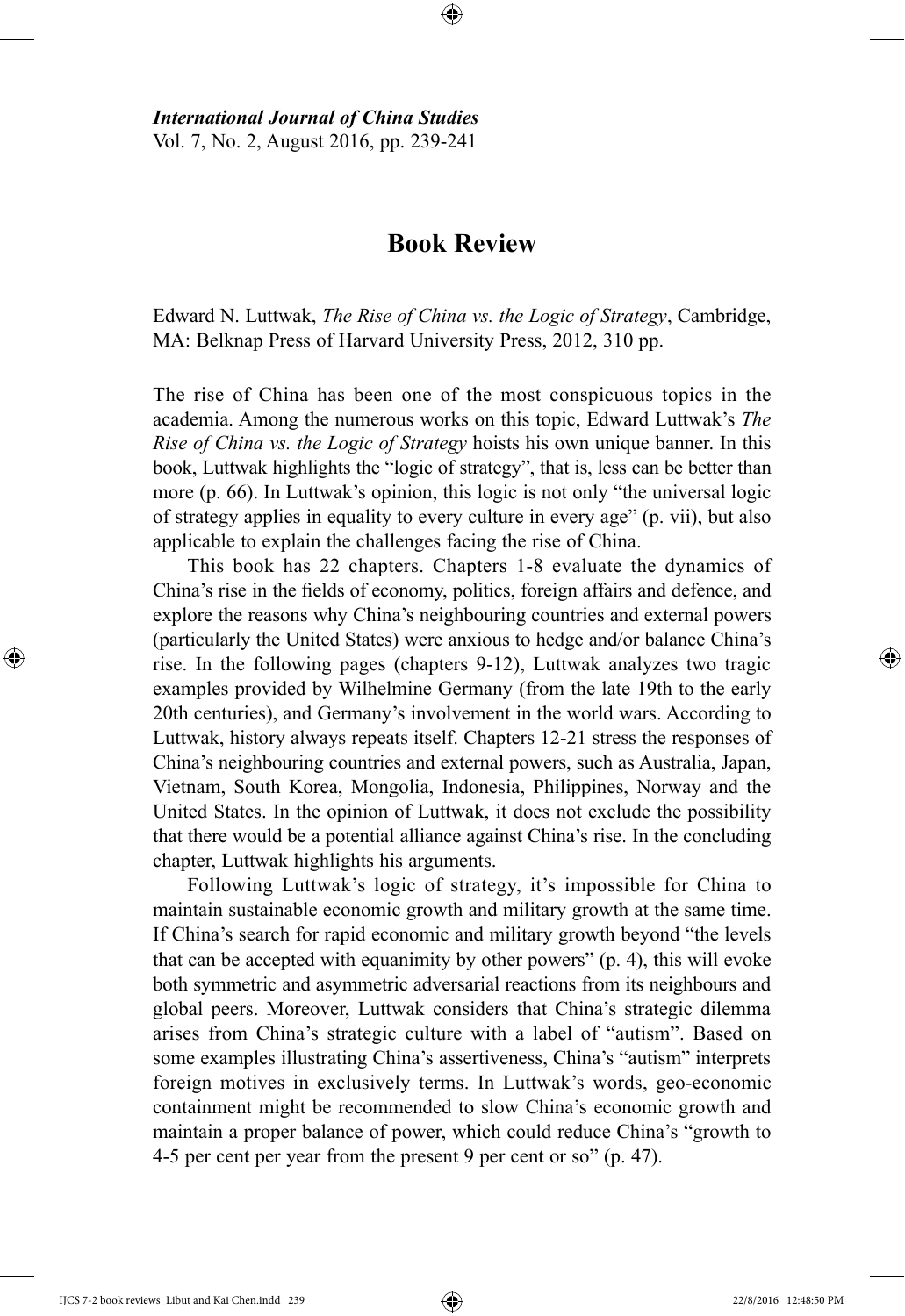⊕

As Luttwak predicts, China could not get out of the strategic dilemma easily, unless there are "radical changes inside or outside China" (p. 4). First, a full democratization could promote China to pursue other strategic aims, which maximizes 'the happiness of the population rather than their own power' (p. 270). Second, the emergence of more critical threats in the future, which will probably promote the neighbouring countries or global peers to consider China as an ally, not a threat. Third, in contrast to China's neighbours and global peers, China's relative power "passes beyond the relevant tipping point" (p. 258).

⊕

As far as I can see, though this book develops a unique perspective of its own, some arguments and conclusions may be open to discussion. First, Luttwak's historical narratives on China's grand strategy are questionable to some degree, when he demonstrates "China's failure at the level of grand strategy" (p. 69). For instance, Luttwak highlights the negative aspects of "autism" strategic culture and the detectable residues of Sun Tzu's *The Art of War*. However, this argument could not provide tenable explanations to China's significant strategic achievements in the past decades. If "autism" is synonymous of China's strategic culture, how could China maintain a peaceful environment with her neighbours after the Cold War? How could China become a permanent member of the UN Security Council?

Second, Luttwak insists that China's altitudes in some critical issues (e.g. China's declaring the South China Sea to be a core interest) are the important evidences of China's turning to more assertive altitude. Luttwak's argument seems to exclude any other possibility. For example, as Alastair Johnston points out, it is possible for a state to be newly assertive on some limited range of issues while leaving other major policies unchanged (Johnston, 2013; p. 46).

Third, Luttwak advocates that geo-economic containment is the "only remaining resistance" (p. 266) for the neighbours and global peers of China. However, he also confesses that "what the logic of strategy predicts is a geoeconomic struggle, though it cannot predict its outcome" (p. 47). In addition, some neighbours and global peers of China do improve relationships with the United States, but this phenomenon does not necessarily mean the strategic intentions of establishing an "anti-China coalition", which could also be interpreted as conducting balance of power between the United States and China.

As a controversial work on the rise of China, *The Rise of China vs. the Logic of Strategy* will definitely provoke more thoughts and debates in the coming future. It deserves more attention from academics, scholars, policy makers and students of international relations, U.S.-Sino relationships and strategic studies.

IJCS 7-2 book reviews\_Libut and Kai Chen.indd 240 22/8/2016 12:48:50 PM

⊕